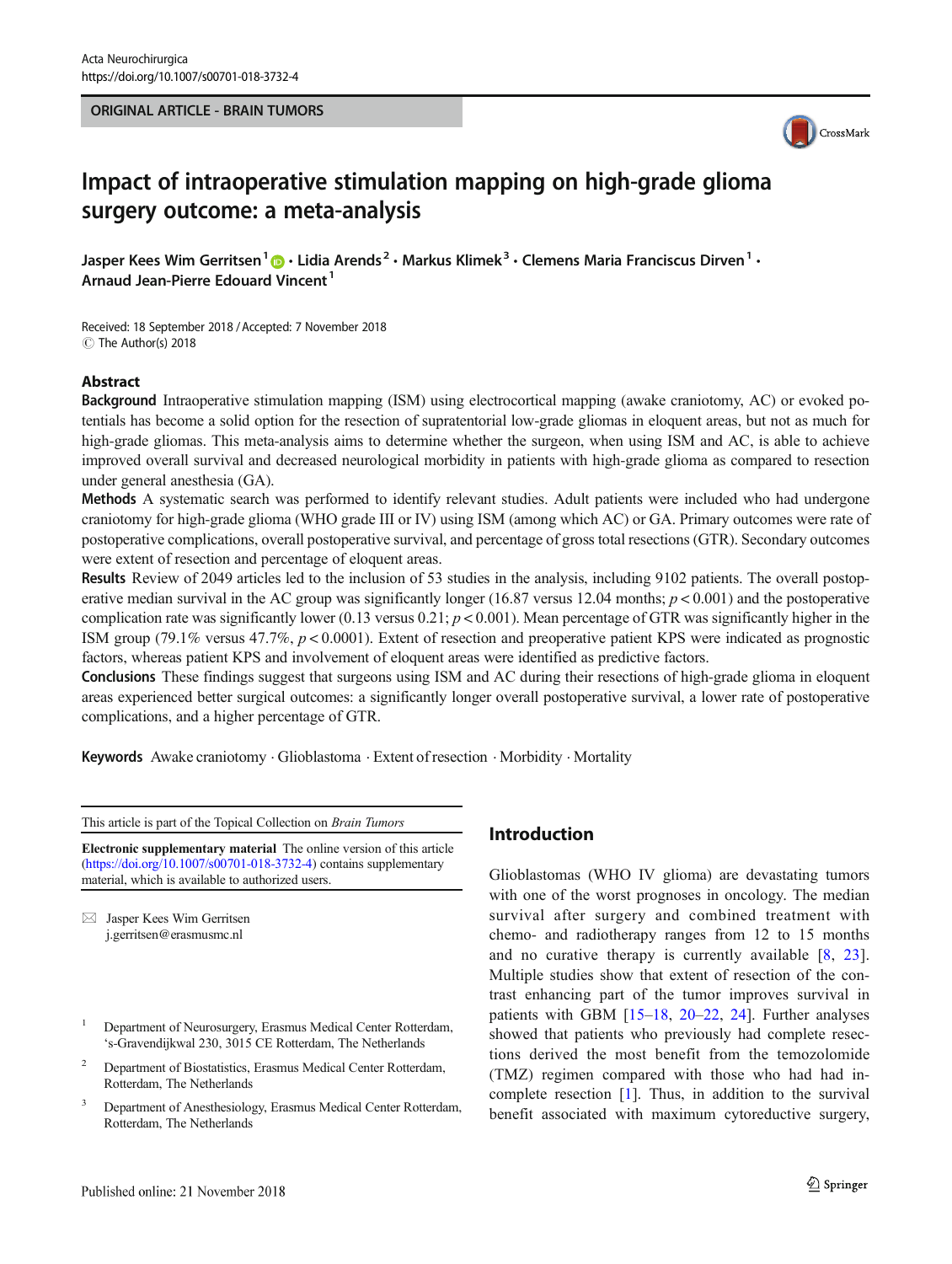such surgery seems essential for the efficacy of modern adjuvant treatment. More than 50% of GBMs are located near or in eloquent areas of the brain. Damaging these areas during surgery can lead to severe and permanent neurological deficits that seriously impact the quality of life. Therefore, when resecting GBMs in these areas, they are usually not operated as aggressive as possible, due to the chance of seriously damaging the patient with a rather low life expectancy [[13](#page-7-0), [15](#page-7-0)–[18,](#page-8-0) [20,](#page-8-0) [23](#page-8-0)]. However, patients with partial or subtotal resections will benefit less from radio- and chemotherapy as compared to patients with total resections  $[15-18, 20-22, 24]$  $[15-18, 20-22, 24]$  $[15-18, 20-22, 24]$  $[15-18, 20-22, 24]$  $[15-18, 20-22, 24]$  $[15-18, 20-22, 24]$  $[15-18, 20-22, 24]$  $[15-18, 20-22, 24]$  $[15-18, 20-22, 24]$  $[15-18, 20-22, 24]$ . Intraoperative stimulation mapping (ISM) allows the surgeon to prevent damage to eloquent cortical and subcortical areas during resection [\[2](#page-7-0), [19\]](#page-8-0). There is compelling evidence that surgeons using ISM experience increased resection percentage while preserving quality of life in low-grade glioma (LGG). We expect that the use of awake craniotomy by surgeons therefore is also of important value in the surgery of GBM, and in a similar fashion can optimize the extent of resection and preserve quality of life, thereby improving survival in these patients [\[2](#page-7-0), [5](#page-7-0)–[7,](#page-7-0) [9](#page-7-0)–[12,](#page-7-0) [14,](#page-7-0) [19\]](#page-8-0).

The usefullness of ISM by surgeons and its impact on neurologic outcome has been evaluated mainly for mostly lowgrade gliomas or as a descriptive review. In this article, a metaanalysis is performed to compare the surgeon's use of intraoperative stimulation mapping (among which awake craniotomy, AC) versus general anesthesia for the resection of highgrade glioma.

# Methods

#### Search strategy

A computer-aided search of Embase, Medline (OvidSP), Web of Science, the Cochrane Library, Pubmed, and Google Scholar was performed to identify relevant studies. The search terms used were (craniotomy OR surgery OR surgical approach OR surgical patient OR surgical technique OR brain surgery OR brain tumor OR cancer surgery OR neurosurgery OR intraoperative period) AND (wakefulness OR sedation OR conscious sedation OR consciousness OR arousal OR local anesthesia OR local anesthetic agent OR electrostimulation OR sensorimotor function OR (stimulation AND brain cortex)) AND (glioma OR brain tumor OR brain cancer OR intracranial tumor OR gliobastoma OR ((brain OR intracranial OR supratentorial OR cortex OR cortical) NEAR (tumor OR tumour OR cancer OR lesion)) NOT (conference abstract OR letter OR note OR editorial) AND (english). The publication period was restricted to January 1, 1990, to April 1, 2017. One reviewer (JKWG) performed the initial search in

association with a biomedical information specialist of the library service of Erasmus Medical Centre, who verified the search. Reference lists of the studies were searched for additional valuable studies.

# Study selection criteria

To be included in the meta-analysis, all studies had to have examined the effects of resective glioma surgery with or without the use of ISM by surgeons. Studies were reviewed that used resective glioma surgery to improve the prognosis in patients with high-grade glioma (WHO III-IV). Only complemented studies meeting the PICO format of this study where full-text versions were available were included. PICO (Population Intervention Comparison Outcome) restrictions were made for population (patients under 18 years old were excluded), intervention (fMRI, DTI, MSI, neuronavigation, or ultrasound were not considered ISM), and outcome: eligible primary outcomes were survival, extent of resection (percentage gross total resection—GTR), and complication rate. Studies were exluded if they included patients with glioma grading other than WHO grade 3 or 4; patients under 18 years old; when the pathohistology of the tumors was not specified; when the article was of review-, editorial-, commentary-, short report-format or was a chapter in a book; and when no abstract was available (Fig. [1](#page-2-0), flowchart).

#### Outcome measures and definitions

The primary outcome measures were the event rate of postoperative complications, overall survival, and percentage GTR. Postoperative complications were noted as such as defined by colleagues de Witt Hamer et al. [\[7\]](#page-7-0) Complications were not categorized according to severity and timing of assessment. Complications were eligible as such when they emerged postoperatively; when pre-operative symptoms worsened; or when they were part of a worsening of the patients' condition postoperatively. The percentage of patients in whom GTR was obtained according to postoperative neuroimaging was also extracted. Furthermore, data regarding patient KPS and the percentage of craniotomies concerning eloquent areas was collected. Sources related to publication, population, or management characteristics were distinguished. Publication-related characteristics were publication year, continent, and study setting. Patient population-related characteristics were mean age and percentage of eloquently located gliomas. Treatmentrelated characteristics were intraoperative techniques and sort of anesthesia (awake or general anesthesia). Intraoperative techniques included percentage of patients with resections using ISM. For ISM, electrocortical mapping was distinguished from motor- or somatosensory evoked potentials (MEP, SEP).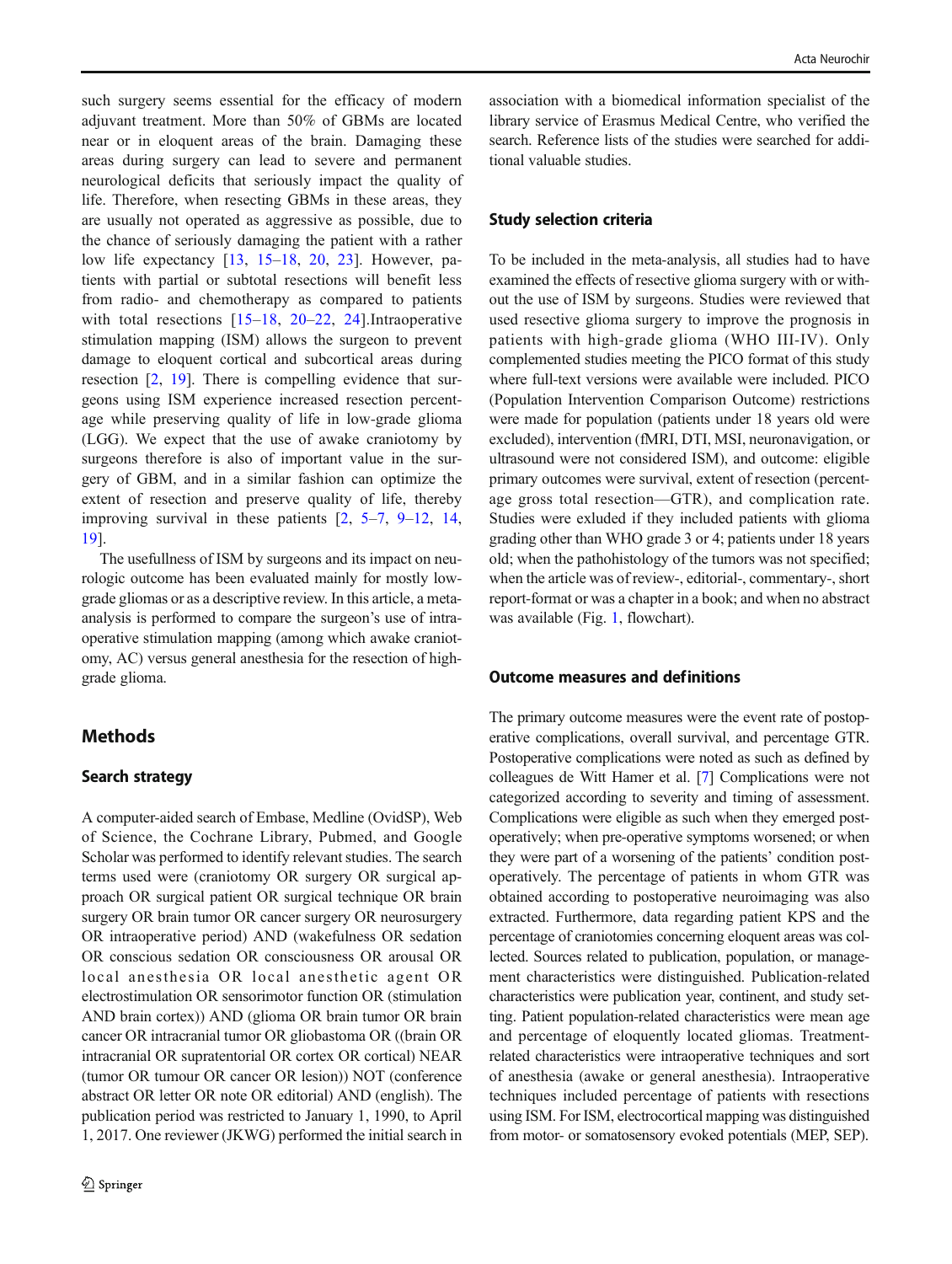# <span id="page-2-0"></span>Statistical analysis

Differences between the ISM group (with or without AC) and GA group for the primary outcomes were tested: (1) overall postoperative survival and (2) rate of postoperative complications. Analysis of the the data set for primary outcomes was based on non-parametrics tests; for number of complications, the Mann-Whitney test was used, whereas for survival, the log-rank test was used and for the difference in percentage GTR between groups, a two-tailed *t* test. No adjustment for multiple testing has been done. The significance level was set to 5%. Forest plots were made with SPSS (Version 24.0; IBM Analytics). Analysis of the relationships between factors was done using a mixed effects regression analysis (unrestricted ML).

# Results

# Study characteristics

The search strategy yielded 3785 publications, of which 2026 remained after duplicates were removed. Twenty-three additional recoreds were identified through alternative search strategies, mainly by searching the reference lists of the studies, increasing the total number of records identified to 2049.

Following screening by title and abstract, 146 articles were considered relevant and were assessed for eligibility. Review of these 146 articles led to the inclusion of 53 studies in the analysis, including 9102 patients. A total of 1260 patients were operated using ISM; 7842 patients were operated under general anesthesia. The study characteristics of the 53 publications are listed in the Data Supplement. Not all studies allowed extraction of all end points. The complications mainly consisted of motor and language deficits (Data Supplement). The cohorts varied between 9 and 1229 patients. Included articles were publicated between 1999 and 2016. Twenty-two articles were of European origin, 21 articles were of North-American origin, eight articles were of Asian origin, two articles were of South-American origin, and one article was of Middle-East origin. Fortyeight studies were performed in a university setting (91%). Eleven studies used electrostimulation (sub) cortical mapping intraoperatively. Eleven studies used evoked potentials (such as MEPs, SEPs) intraoperatively. Four studies used awake craniotomy as anesthetic modality. The mean age of the study populations differed between 49.0 and 78.0 years. Percentage of eloquently located gliomas differed between 0 and 100%. The percentage of patients in whom GTR was obtained differed between 6 and 96%. The overall postoperative median survival of patients following diagnosis differed between 4.5 and



Fig. 1 Flowchart of total records identified through database searching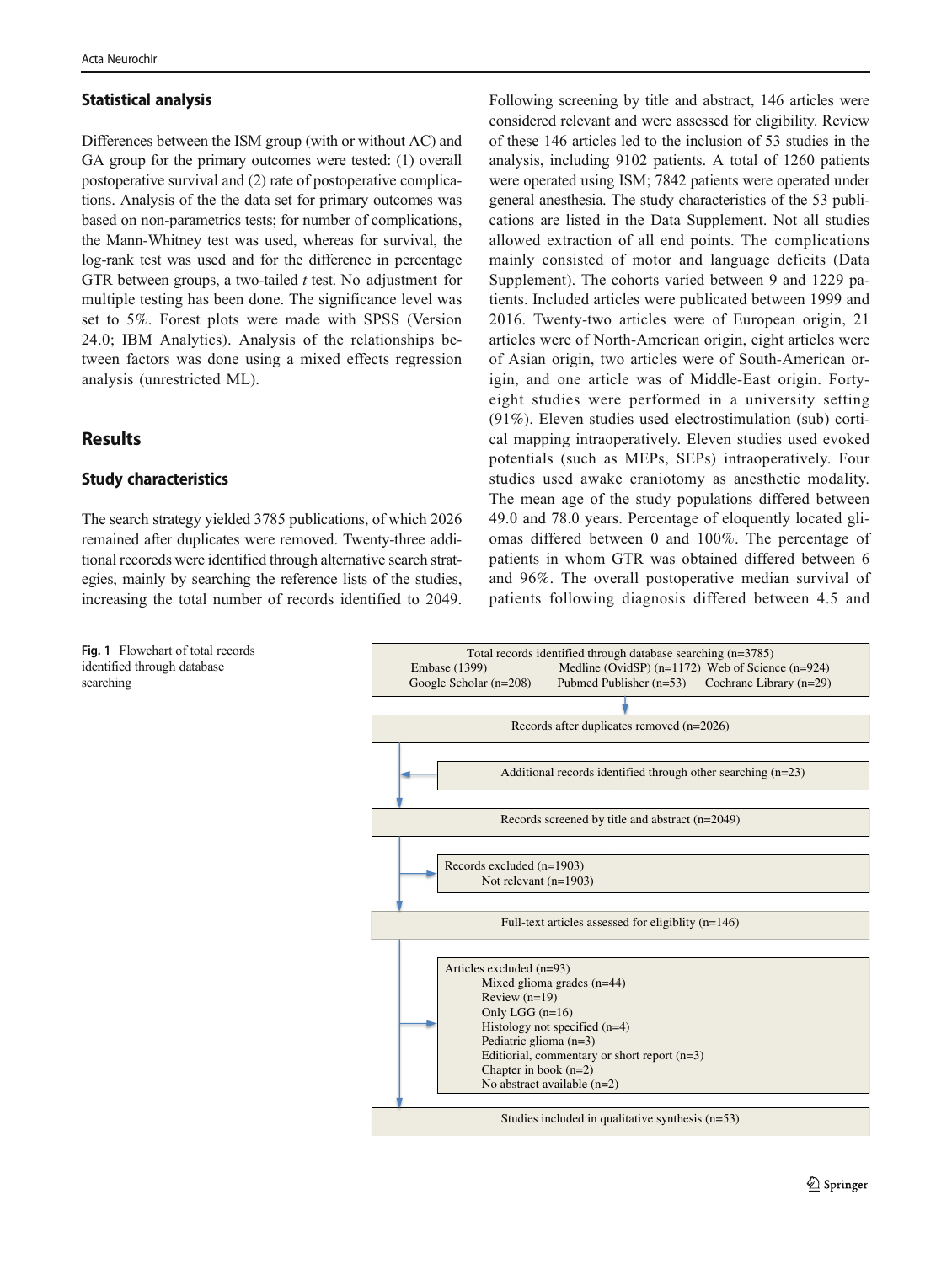16.3 months. Postoperative complication rates differed between 0.0 and 0.64.

# Overall survival

The median overall survival rates for each study are provided in Table 1 of the Data Supplement. Studies evaluating craniotomy under GA with data on overall survival  $(n = 17)$  included 4390 patients with a median overall survival of 12.04 months (SE = 1.14;  $95\%$  CI 9.80-14.28). Studies evaluating craniotomy with ISM with available data  $(n = 5)$  included 279 patients with a median overall survival of 15.53 months (SE = 1.68; 95% CI 12.24– 18.82). Studies evaluating awake craniotomy (subgroep of ISM) with available data  $(n=3)$  included 210 patients with a median overall survival of  $16.87$  months (SE = 0.75; 95% CI 15.40–18.34). The median survival in the ISM group was almost 3.5 months longer than in the GA group, but this was not significant ( $p = 0.085$ ). The median survival in the awake group was more than 4.5 months longer than in the GA group, which was significant  $(p < 0.001)$ . Forest plots for median overall survival rates are displayed in Fig. [2](#page-4-0).

### Extent of resection and survival

Eighteen studies evaluated the extent of resection (expressed as percentage of craniotomies in which gross total resection (GTR) was achieved) in correlation with overall survival. Percentages of craniotomies in which GTR was achieved in each study are provided in Table 1 of the Data Supplement. Using a mixed effects regression with unrestricted ML, a significant positive relation was found between extent of resection and overall survival  $(b = 0.11; SE = 0.04; p = 0.012)$ (Fig. [3\)](#page-5-0), indicating extent of resection as a major prognostic factor in high-grade glioma surgery.

# Preoperative patient KPS and survival

Forty-five studies evaluated preoperative patient KPS (Karnofsky Performance Score) in correlation with overall survival. Preoperative patient KPS are provided in Table 1 of the Data Supplement. Using a mixed effects regression with unrestricted ML, a significant positive relation was found between preoperative patient KPS and overall survival  $(b = 0.61)$ ;  $SE = 0.13$ ;  $p < 0.001$ ), indicating preoperative patient KPS as a major prognostic factor in high-grade glioma surgery.

#### Postoperative complications

The postoperative complication rates for each study are provided in Table 1 of the Data Supplement. Studies evaluating craniotomy under GA with data on postoperative complications ( $n = 19$ ) included 5826 patients with a total of 1250 postoperative complications. In this group, the postoperative complication rate was 0.21 (95% CI 0.20–0.23). Studies evaluating craniotomy with ISM with available data  $(n=9)$  included 430 patients with a total of 54 postoperative complications. In this group, the postoperative complication rate was 0.13 (95% CI 0.10–0.16). The complication rate in the ISM group was significantly lower than in the GA group  $(p < 0.001)$ .

#### Extent of resection

The extent of resection is expressed as percentage of GTR obtained for each study. The data are provided in Table 1 of the Data Supplement. Studies evaluating craniotomy under GA with data on extent of resection  $(n = 24)$  included 6880 patients. In 3283 cases, GTR was obtained. In this group, the mean percentage of GTR was 47.7% (95% CI 40.4–55.5). Studies evaluating craniotomy with ISM with available data  $(n=6)$  included 369 patients. In 292 cases, GTR was obtained. In this group, the mean percentage of GTR was 79.1% (95% CI 69.8–88.4). The mean percentage of GTR in the ISM group was significantly higher than in the GA group  $(p < 0.001)$ .

### Extent of resection and postoperative complications

Fifteen studies evaluated extent of resection (expressed as percentage of craniotomies in which gross total resection (GTR) was achieved) in correlation with postoperative complications. Percentages of craniotomies in which GTR was achieved in each study are provided in Table 1 of the Data Supplement. Using a mixed effects regression with unrestricted ML, no relation was found between extent of resection and overall survival  $(b = -0.018; SE-0.012; p = 0.132)$  (Fig. [4\)](#page-5-0), indicating that achieving a higher extent of resection does not yield a higher rate of postoperative complications.

#### Patient KPS and postoperative complications

Ten studies evaluated preoperative patient KPS in correlation with postoperative complications. Percentages of eloquent areas in each study are provided in Table 1 of the Data Supplement. Using a mixed effects regression with unrestricted ML, a significant positive relation was found between patient KPS and postoperative complications ( $b = -0.095$ ; SE = 0.039;  $p = 0.014$ ), indicating preoperative patient KPS as a major predictive factor for postoperative complications in high-grade glioma surgery.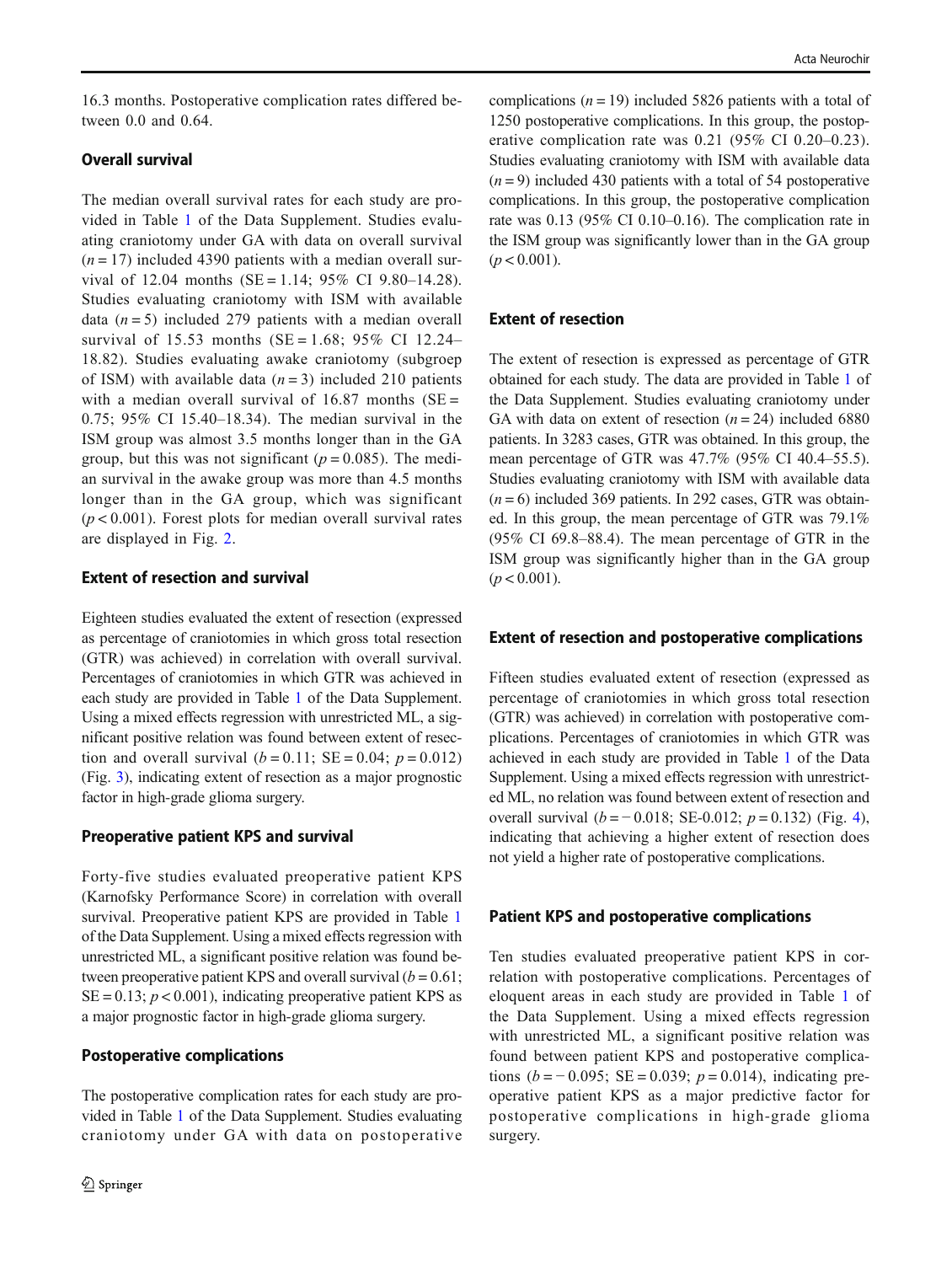# <span id="page-4-0"></span>**GA group**

| First author   |        | <b>Statistics for each study</b> |                |                |          |          | Mean and 95% CI |       |       |
|----------------|--------|----------------------------------|----------------|----------------|----------|----------|-----------------|-------|-------|
|                | Mean   | <b>Standard</b><br>error         | Lower<br>limit | Upper<br>limit |          |          |                 |       |       |
| Li             | 13,400 | 0,408                            | 12,601         | 14,199         |          |          |                 |       |       |
| Ringel         | 25,000 | 1,247                            | 22,556         | 27,444         |          |          |                 |       |       |
| Lacroix        | 15,900 | 0,687                            | 14,554         | 17,246         |          |          |                 |       |       |
| Chaichana 2010 | 10,400 | 3,001                            | 4,518          | 16,282         |          |          |                 |       |       |
| Oh             | 15,000 | 0,737                            | 13,556         | 16,444         |          |          |                 |       |       |
| Chaichana 2014 | 10,050 | 3,887                            | 2,432          | 17,668         |          |          |                 |       |       |
| Polin          | 10,000 | 0,914                            | 8.208          | 11,792         |          |          |                 |       |       |
| Oszvald        | 13,100 | 0,839                            | 11,456         | 14,744         |          |          |                 |       |       |
| Yamaguchi      | 21,100 | 1,063                            | 19,016         | 23,184         |          |          |                 |       |       |
| Ewelt          | 6,700  | 0,958                            | 4,823          | 8,577          |          |          |                 |       |       |
| Hoffermann     | 6,000  | 0,756                            | 4,519          | 7.481          |          |          |                 |       |       |
| Konglund       | 8,300  | 0,703                            | 6,921          | 9,679          |          |          |                 |       |       |
| Hassaneen      | 15,500 | 5,169                            | 5,368          | 25,632         |          |          |                 |       |       |
| Kushnir        | 11,800 | 0,997                            | 9,845          | 13,755         |          |          |                 |       |       |
| De Bonis       | 7,000  | 0,982                            | 5.076          | 8,924          |          |          |                 |       |       |
| Kombos 2009b   | 11,300 | 0,693                            | 9,942          | 12,658         |          |          |                 |       |       |
| Mandl          | 5,200  | 1,003                            | 3,234          | 7,166          |          |          |                 |       |       |
|                | 12,039 | 1,142                            | 9,800          | 14,277         |          |          |                 |       |       |
|                |        |                                  |                |                | $-30,00$ | $-15,00$ | 0,00            | 15,00 | 30,00 |

# **ISM group**

| <b>First author</b> | Statistics for each study |                          |                |                |  |
|---------------------|---------------------------|--------------------------|----------------|----------------|--|
|                     | Mean                      | <b>Standard</b><br>error | Lower<br>limit | Upper<br>limit |  |
| Talacchi            | 18.000                    | 2,026                    | 14.028         | 21,972         |  |
| Ohue                | 16,300                    | 2,139                    | 12,108         | 20,492         |  |
| Yoshikawa           | 16.800                    | 0.967                    | 14.905         | 18,695         |  |
| Kombos 2009a        | 11,100                    | 0,621                    | 9,883          | 12,317         |  |
| Signorelli          | 16.400                    | 1.501                    | 13,458         | 19,342         |  |
|                     | 15,532                    | 1.680                    | 12,240         | 18,824         |  |

**-30,00 -15,00 0,00 15,00 30,00**

### **Awake group**

| First author |        | Statistics for each study |                |                |
|--------------|--------|---------------------------|----------------|----------------|
|              | Mean   | <b>Standard</b><br>error  | Lower<br>limit | Upper<br>limit |
| Talacchi     | 18.000 | 2.026                     | 14,028         | 21,972         |
| Yoshikawa    | 16,800 | 0,967                     | 14,905         | 18,695         |
| Signorelli   | 16,400 | 1,501                     | 13,458         | 19,342         |
|              | 16,865 | 0,754                     | 15,387         | 18,344         |

**-30,00 -15,00 0,00 15,00 30,00**

Fig. 2 Forest plot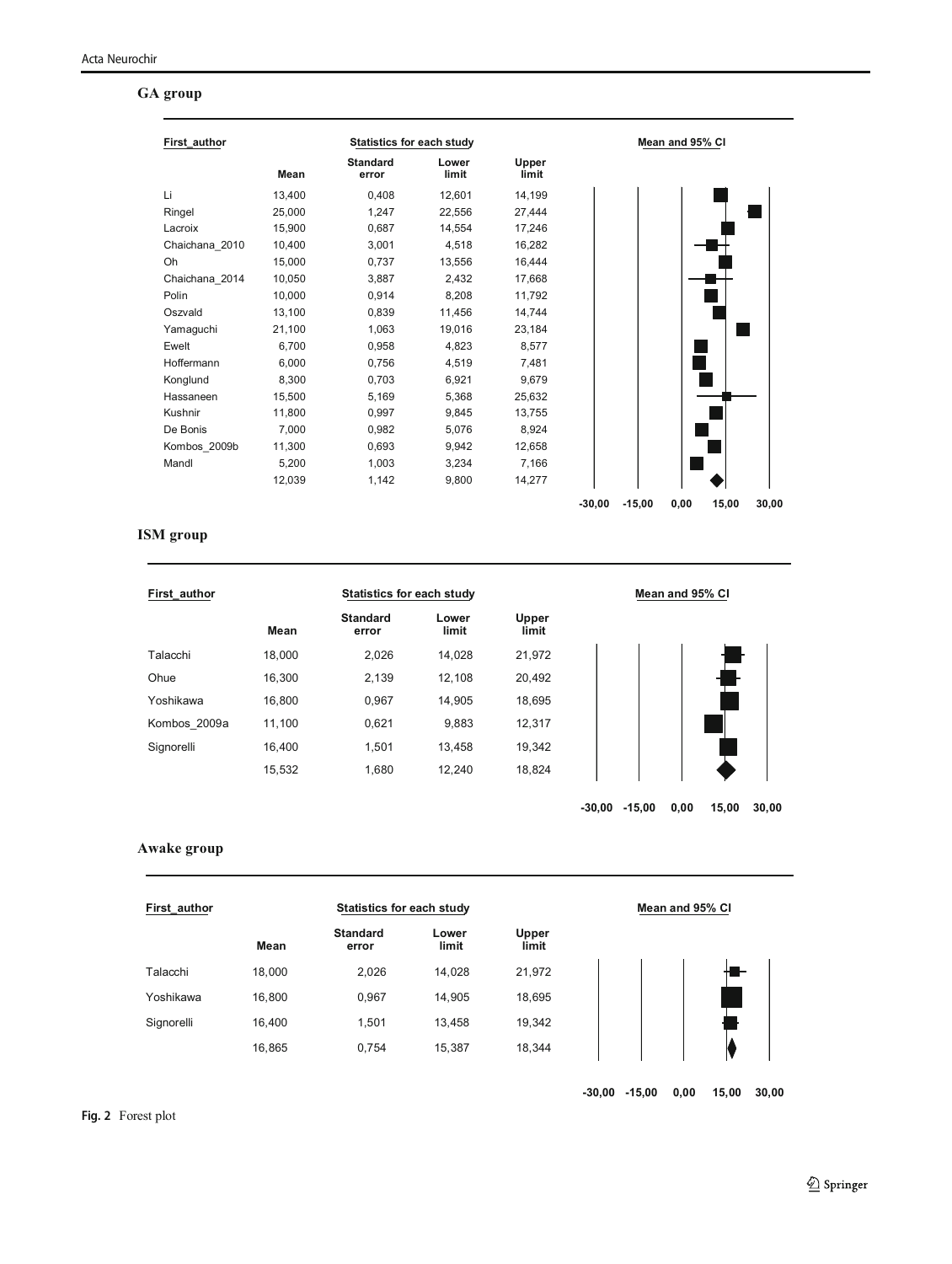<span id="page-5-0"></span>Fig. 3 Extent of resection and overall survival



#### Eloquent areas and postoperative complications

Eleven studies evaluated the percentage of eloquent areas in correlation with postoperative complications. Percentages of eloquent areas in each study are provided in Table 1 of the Data Supplement. Using a mixed effects regression with unrestricted ML, no overall relation was found between the percentage of eloquent areas and postoperative complications  $(b = -0.009)$ ;  $SE = 0.013$ ;  $p = 0.475$ ). However, a significant relation was found when evaluating only studies investigating craniotomies under GA, indicating that a higher percentage of eloquent areas was significantly positively related with a higher postoperative complication rate ( $b = 0.044$ ; SE = 0.007;  $p < 0.001$ ).

#### **Discussion**

This meta-analysis shows that patients who had been operated by surgeons using AC as ISM for a single supratentorial highgrade glioma had a significant longer overall postoperative median survival (more than 4.5 months longer) and were subject of less postoperative complications in eloquent areas (0.13 versus 0.21). Furthermore, the percentage of resections in which GTR was obtained was significantly higher in the ISM group as compared to the GA group (47.7% versus 79.1,  $p < 0.001$ ). The use of ISM and AC by surgeons is safe, as a greater extent of resection did not yield a higher rate of complications. Moreover, extent of resection and preoperative patient KPS were indicated as prognostic factors, whereas patient KPS and the involvement of eloquent areas were identified as predictive factors. These results suggest that the use of ISM (AC in particular) by surgeons should be implemented as a routine operation for surgery of high-grade tumors near eloquent areas of the brain.

It is important to recognize the ifs and buts of the use of adjunct surgical techniques such as ISM and AC. The results yielded by the use of such techniques are only as good as the surgeon who uses these techniques. The fact that no technique can ever replace knowledge, experience and skill should be acknowledged, valued, and acted upon accordingly. Mapping and monitoring during glioma resections are useless if the surgeon is not familiar with using these techniques.



Fig. 4 Extent of resection and postoperative complication rate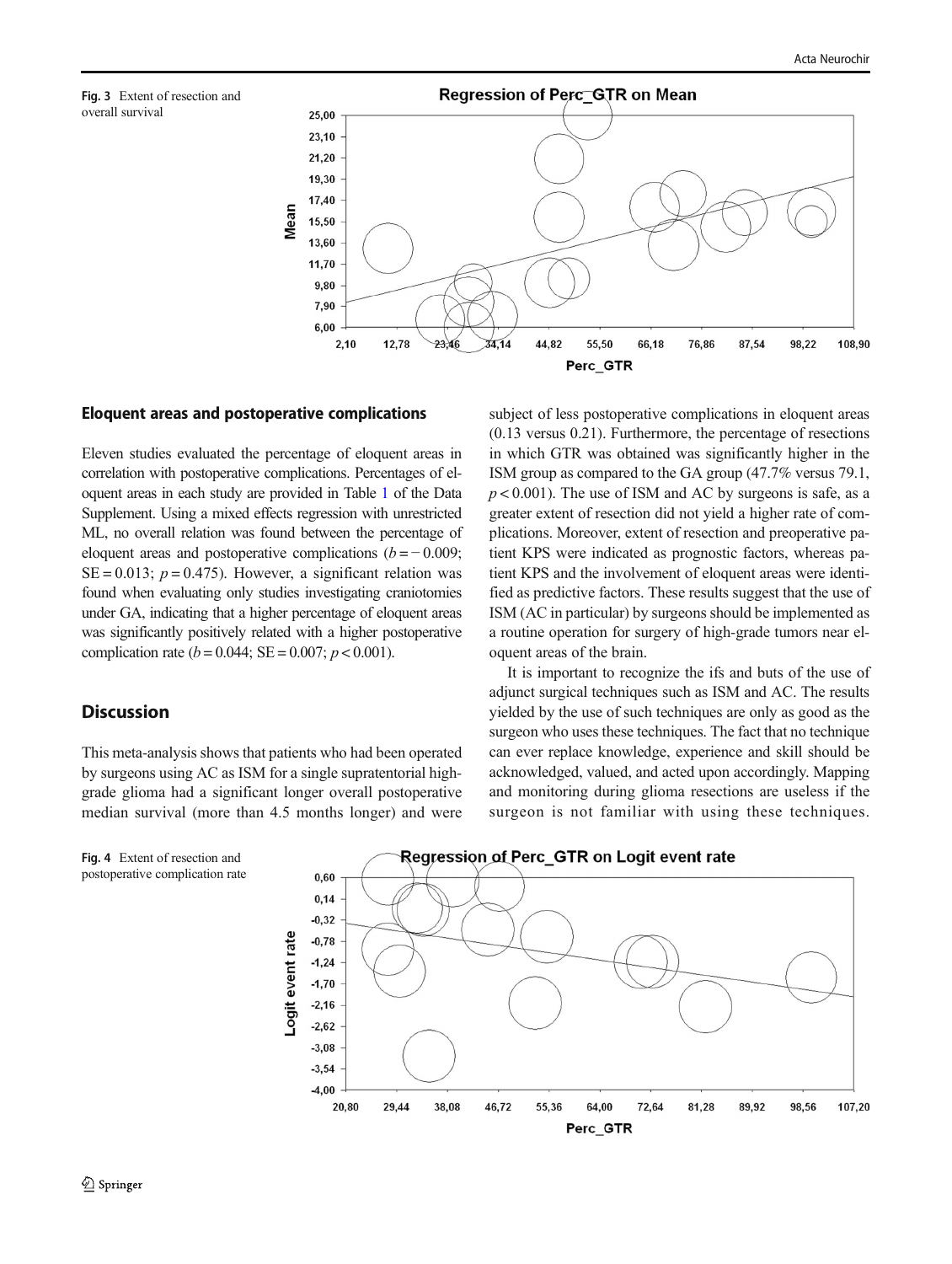Implementing new techniques takes practice and will inevitably come with a certain learning curve regarding both technical use and case selection.

Neurosurgeons have a daunting task: resecting the tumor with an extent as great as possible, while simultaneously minimizing the risk for postoperative complications and especially neurological morbidity. Surgeons use ISM to maximize resection, primarily to increase the patient's survival while minimizing the chances of morbidity and loss of neurological function [\[2](#page-7-0), [24\]](#page-8-0). AC is the most frequently used form of ISM, by using electrocortical and subcortical mapping to differ eloquent brain tissue from brain or tumor tissue that is safe to resect. Hereby, surgeons try to maximize the extent of resection with at the same time minimizing the risk of postoperative complications. To date, surgeons use ISM and AC in particular for the resection of low-grade gliomas because of the usually near-eloquent location of these tumors [[4,](#page-7-0) [13](#page-7-0)]. Only few studies have evaluated the use of these techniques in highgrade gliomas, as is reflected in the studies included (see also Table 1, Data Supplement). We showed that surgeons using AC can significantly contribute to this goal by preserving the quality of life of these patients and decreasing the risk of postoperative morbidity when operating in eloquent areas, while increasing extent of resection and maximizing postoperative survival.

To the best of our knowledge, this is the first study that systematically investigates the use of ISM and AC by surgeons in high-grade glioma surgery only.

A study and meta-analysis very similar to ours, conducted by De Witt Hamer et al., included 8091 patients with supratentorial infiltrative glioma (high- and lowgrade glioma) that were resected by surgeons using ISM or not [[7\]](#page-7-0). They found that glioma resections in which the surgeon had used ISM were associated with fewer late major neurologic deficits. These findings are in accordance with our results evaluating high-grade glioma resections, since we found that surgeons using AC as ISM experienced decreased rates of postoperative complications in eloquent areas.

Sacko et al. prospectively compared surgeons using AC versus craniotomy under GA for resection of supratentorial lesions including 575 glioma patients [\[19](#page-8-0)]. They found that patients with tumors in eloquent areas revealed a significantly better neurological outcome and extent of resection in the AC group than the GA group. Although this study also includes low-grade glioma patients, it is one of the largest prospective studies comparing surgeons using AC and craniotomy under GA head-to-head for postoperative outcomes in glioma surgery. We found similar results after our data analysis, suggesting a role for the use of AC by surgeons in resections for highgrade glioma—especially in eloquent areas—to improve outcomes after craniotomies.

Chaichana et al. conducted a retrospective study at the Johns Hopkins University to develop a prognostic grading system in glioblastoma patients [\[3](#page-7-0)]. They found that (among others) a poor preoperative performance status proved to be a strong prognostic factor in glioblastoma surgery. In accordance with this findings, we found that preoperative patient KPS was not only indicated as a prognostic factor, but also a predictive factor (a poor preoperative KPS indicating an increased risk of postoperative complications). These results underline the importance of identifying subgroups of patients within the high-grade glioma patient population and the role ISM/AC use by surgeons can play in optimalization of surgery outcomes.

This study should be interpreted whitin the limitations of a meta-analysis based on observational studies. The selected publications are observational or retrospective in nature and therefore subject to selection bias, publication bias, and subjective outcome assesments, as mentioned before by de Witt et al. [[7](#page-7-0)]. We therefore advise a randomized controlled trial where awake craniotomy with ISM is compared to surgery under general anesthesia for GBM near eloquent areas. Primary outcomes should be focused on neurological morbidity and extent of resection.

Publication bias can result in our findings being rather precise, with small 95% CIs, but less accurate as an estimation of the ground truth of outcome in general neurosurgical practice, since published data does not necessarily reflect general clinical practice. For example, the overall low rate of mortality is known to correlate with large-volume centers. We therefore think our results may apply to high-grade glioma patients treated in large-volume academic hospitals dedicated to neuro-oncology. Secondly, the selection bias of our findings can be expected due to patient selection with various indications for surgical intervention. However, we minimized the risk for this bias by our vast amount of data and number of included studies of patients.

# Conclusions

Surgeons resecting high-grade glioma with ISM are able to achieve a higher percentage of GTR, and the use of AC by surgeons is associated with significantly longer overall postoperative survival with less postoperative complications as compared with craniotomy under GA. The greater extent of resection achieved by mapping techniques did not yield a higher rate of complications. Furthermore, extent of resection and preoperative patient KPS were indicated as prognostic factors, whereas patient KPS and the involvement of eloquent areas were identified as predictive factors. Our findings confirm preliminary findings of other authors with smaller group sizes and elaborate on large studies with both low-grade and high-grade patient cohorts. Future studies should focus on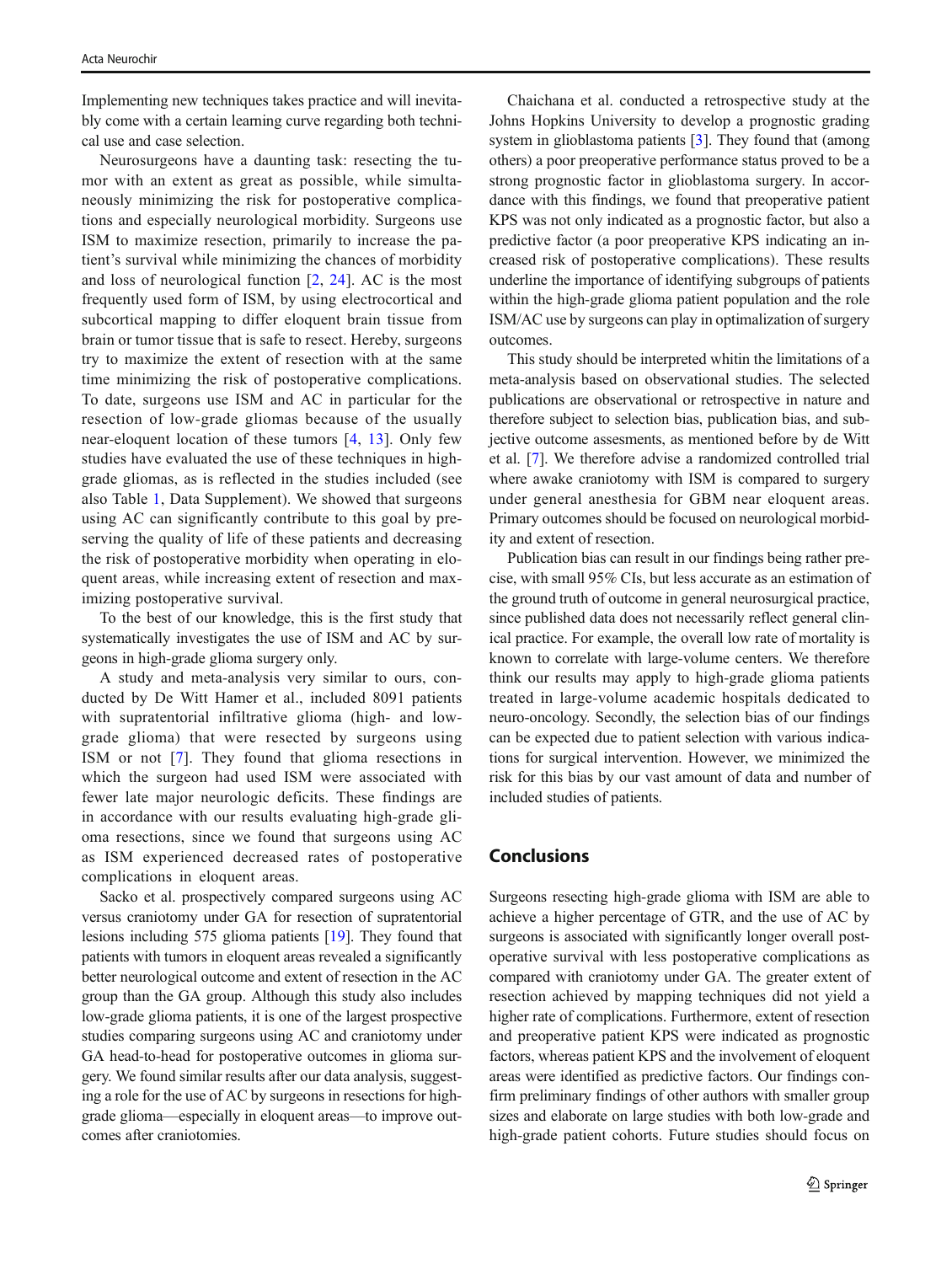<span id="page-7-0"></span>evaluating the role of the use of AC by surgeons in the treatment of high-grade glioma and optimize risk stratification using prognostic factors. Subgroups of patients should be identified that might benefit the most from extensive surgery and AC. If future studies confirm and elaborate on the results presented in this study, the role of awake craniotomies in neurooncology should be revisited and expanded.

Acknowledgments We would like to thank W. Bramer, biomedical information specialist at the Erasmus MC Library for assisting us with the computer-aided systematic search.

Author's contribution Study concept: JG, AV. Study design: JG, LA, AV. Data acquisition: JG. Quality control of data and algorithms: JG, LA. Data analysis and interpretation: JG, AV, LA. Statistical analysis: LA. Manuscript preparation: JG, LA, MK, CD, AV. Manuscript editing: JG, MK, AV.

Manuscript review: MK, CD, AV.

Funding Financial nor material support have been received.

#### Compliance with ethical standards

Conflict of interest All authors certify that they have no affiliations with or involvement in any organization or entity with any financial interest (such as honoraria; educational grants; participation in speakers' bureaus; membership, employment, consultancies, stock ownership, or other equity interest; and expert testimony or patent-licensing arrangements), or non-financial interest (such as personal or professional relationships, affiliations, knowledge, or beliefs) in the subject matter or materials discussed in this manuscript. I confirm that there are no known conflicts of interest associated with this publication and there has been no significant financial support for this work that could have influenced its outcome.

Ethical approval For this type of study, formal consent is not required. This article does not contain any studies with human participants performed by any of the authors.

No portions of the contents of this paper have been presented nor published previously.

Open Access This article is distributed under the terms of the Creative Commons Attribution 4.0 International License (http:// creativecommons.org/licenses/by/4.0/), which permits unrestricted use, distribution, and reproduction in any medium, provided you give appropriate credit to the original author(s) and the source, provide a link to the Creative Commons license, and indicate if changes were made.

# **References**

- 1. Black PM, Ronnen SF (1987) Cortical mapping for defining the limits of tumor resection. Neurosurgery 20:914–919
- 2. Brown TJ, Brandmeir NJ, Church EW, Brennan MC, Li M, Rakszawski KL et al (2016) Association of the extent of resection

with survival in glioblastoma: a systematic review and meta-analysis. JAMA Oncol 2:1460–1469

- 3. Chaichana K, Olivi A, Parker S, Quiñones-Hinojosa A (2010) A proposed classification system that projects outcomes based on preoperative variables for adult patients with glioblastoma multiforme. J Neurosurg 112:997–1004
- 4. Chang EF, Barbaro NM, Berger MS, Chang SM, Clark A, McDermott MW et al (2011) Functional mapping-guided resection of low-grade gliomas in eloquent areas of the brain: improvement of long-term survival. Clinical article. J Neurosurg 114:566–573
- 5. Danks RA, Aglio LS, Gugino LD, Black PM (2000) Craniotomy under local anesthesia and monitored conscious sedation for the resection of tumors involving eloquent cortex. J Neuro-Oncol 49: 131–139
- 6. De Benedictis A, Moritz-Gasser S, Duffau H (2010) Awake mapping optimizes the extent of resection for low-grade gliomas in eloquent areas. Neurosurgery 66:1074–1084 discussion 1084
- 7. De Witt Hamer PC, Berger MS, Duffau H, Robles SG, Zwinderman AH (2012) Impact of intraoperative stimulation brain mapping on glioma surgery outcome: a meta-analysis. J Clin Oncol 30:2559–2565
- 8. DeAngelis LM (2001) Brain tumors. N Engl J Med 344:114–123
- 9. Duffau H (2009) A personal consecutive series of surgically treated 51 cases of insular WHO grade II glioma: advances and limitations. J Neurosurg 110:696–708
- 10. Duffau H, Capelle L, Denvil D, Sichez N, Gatignol P, Lopes M, Mitchell MC, Sichez JP, Van Effenterre R (2003) Functional recovery after surgical resection of low grade gliomas in eloquent brain: hypothesis of brain compensation. J Neurol Neurosurg Psychiatry 74:901–907
- 11. Duffau H, Capelle L, Denvil D, Sichez N, Gatignol P, Taillandier L, Lopes M, Mitchell MC, Roche S, Muller JC, Bitar A, Sichez JP, van Effenterre R (2003) Usefulness of intraoperative electrical subcortical mapping during surgery for low-grade gliomas located within eloquent brain regions: functional results in a consecutive series of 103 patients. J Neurosurg 98:764–778
- 12. Duffau H, Lopes M, Arthuis F, Bitar A, Sichez JP, Van Effenterre R, Capelle L (2005) Contribution of intraoperative electrical stimulations in surgery of low grade gliomas: a comparative study between two series without (1985-96) and with (1996-2003) functional mapping in the same institution. J Neurol Neurosurg Psychiatry 76:845–851
- 13. Gupta DK, Chandra PS, Mahapatra AK, Mehta VS, Ojha BK (2007) Sharma BS (2007) awake craniotomy versus surgery under general anesthesia for resection of intrinsic lesions of eloquent cortex – a prospective randomized study. Clin Neurol Neurosurg 109: 335–343
- 14. Hervey-Jumper SL, Li J, Lau D, Molinaro AM, Perry DW, Meng L, Berger MS (2015) Awake craniotomy to maximize glioma resection: methods and technical nuances over a 27-year period. J Neurosurg 123:325–339
- 15. Jeremic B, Grujicic D, Antunovic V, Djuric L, Stojanovic M, Shibamoto Y (1994) Influence of extent of surgery and tumor location on treatment outcome of patients with glioblastoma multiforme treated with combined modality approach. J Neuro-Oncol 21:177–185
- 16. Keles GE, Anderson B, Berger MS (1999) The effect of extent of resection on time to tumor progression and survival in patients with glioblastoma multiforme of the cerebral hemisphere. Surg Neurol 52:371–379
- 17. Keles GE, Lamborn KR, Chang SM, Prados MD, Berger MS (2004) Volume of residual disease as a predictor of outcome in adult patients with recurrent supratentorial glioblastomas multiforme who are undergoing chemotherapy. J Neurosurg 100:41–46